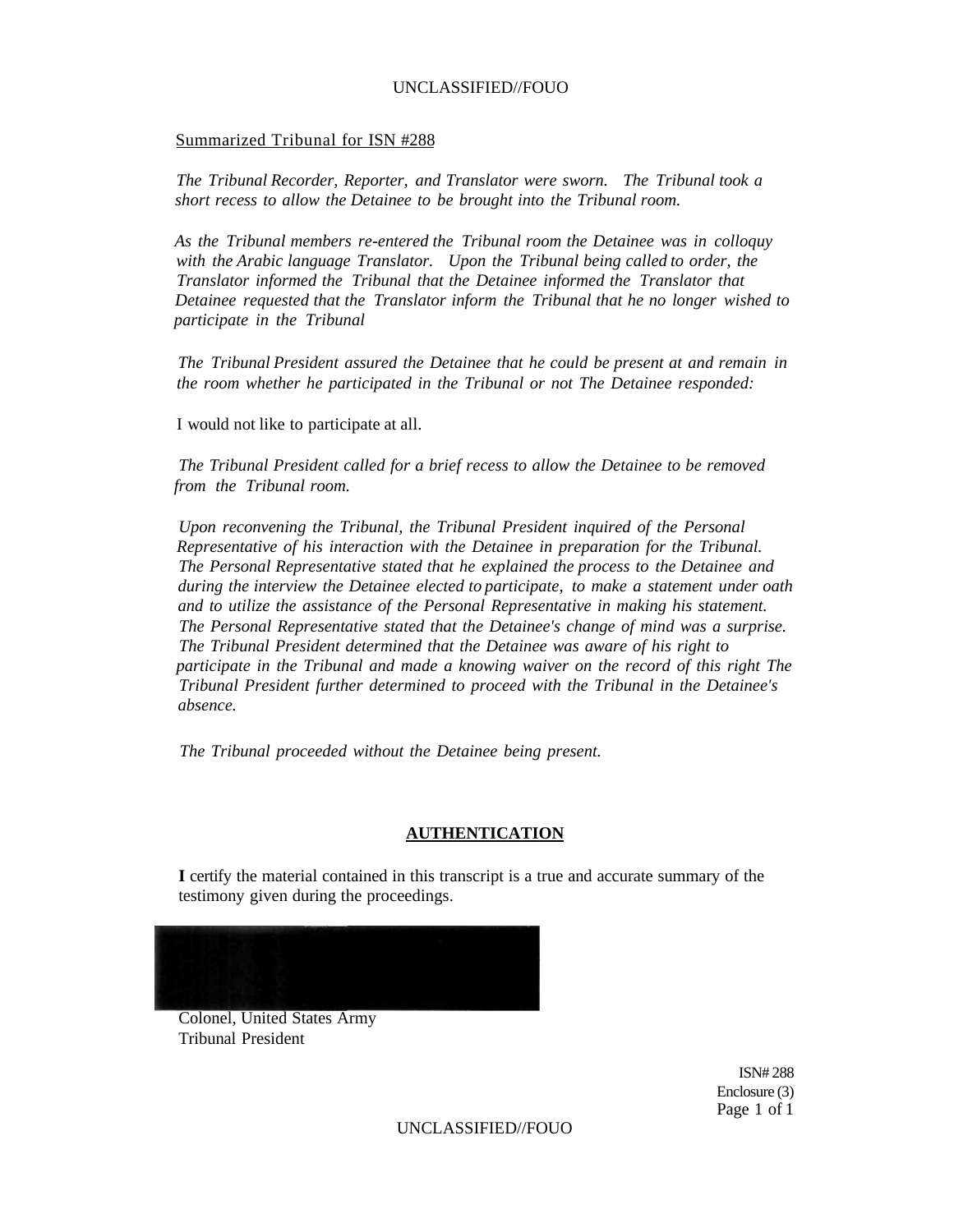#### Summarized Detainee Statement

Tribunal President: Ahmad, you may now present any evidence you have to the Tribunal and you have the assistance of your Personal Representative in doing so. Do you want to present information to the Tribunal and would you like to take a Muslim oath?

Detainee: Yes.

Tribunal President: Recorder, please administer the Muslim oath.

#### **The Detainee was sworn using tbe Muslim oath,**

**The Personal Representative read the allegations to the detainee, and also read the detainee's responses to each allegation. The detainee added comments, as he deemed appropriate.** 

*3.a. The detainee is an Al Qaida fighter.* 

*3.a.l The detainee stated that he left China during September 2000 and traveled to Kabul, Afghanistan, by way ofKyrgyzstan and Pakistan.* 

Personal Representative on behalf of the detainee: True, I went to Afghanistan by way of Kyrgyzstan and Pakistan. I went to Afghanistan for independence. I passed through the borders legally. I had a passport and a visa. That does not mean that anyone who travels this way is Al Qaida. There is no religious freedom in China. That is why I brought my family to Afghanistan. Now, would you like to say something further?

Detainee: I want to clear up one thing that he said. I was asking a question, "If any persons pass through those borders legally, with a passport and a visa, does it mean that all those people are a members of Al Qaida or fighters?

Tribunal President: No, it does not mean that.

Detainee: Because, they claim I am an Al Qaida fighter, and then, in number one, they say I passed through those borders, then into Afghanistan, then I become an Al Qaida fighter. What I am trying to say is, they are blaming me for being an Al Qaida fighter. Then they have evidence here that I passed through those borders into Afghanistan. This is the evidence?

Tribunal President: You have anything else you'd like to say?

Detainee: No.

*3.a,2. The detainee stated that he was a member of the East Turkistan Islamic Movement (ETIM) AKA Sharq (East) Turkistan Islamic Partiyisa (STIP).* 

> ISN#201 Enclosure (3) Pagel of 13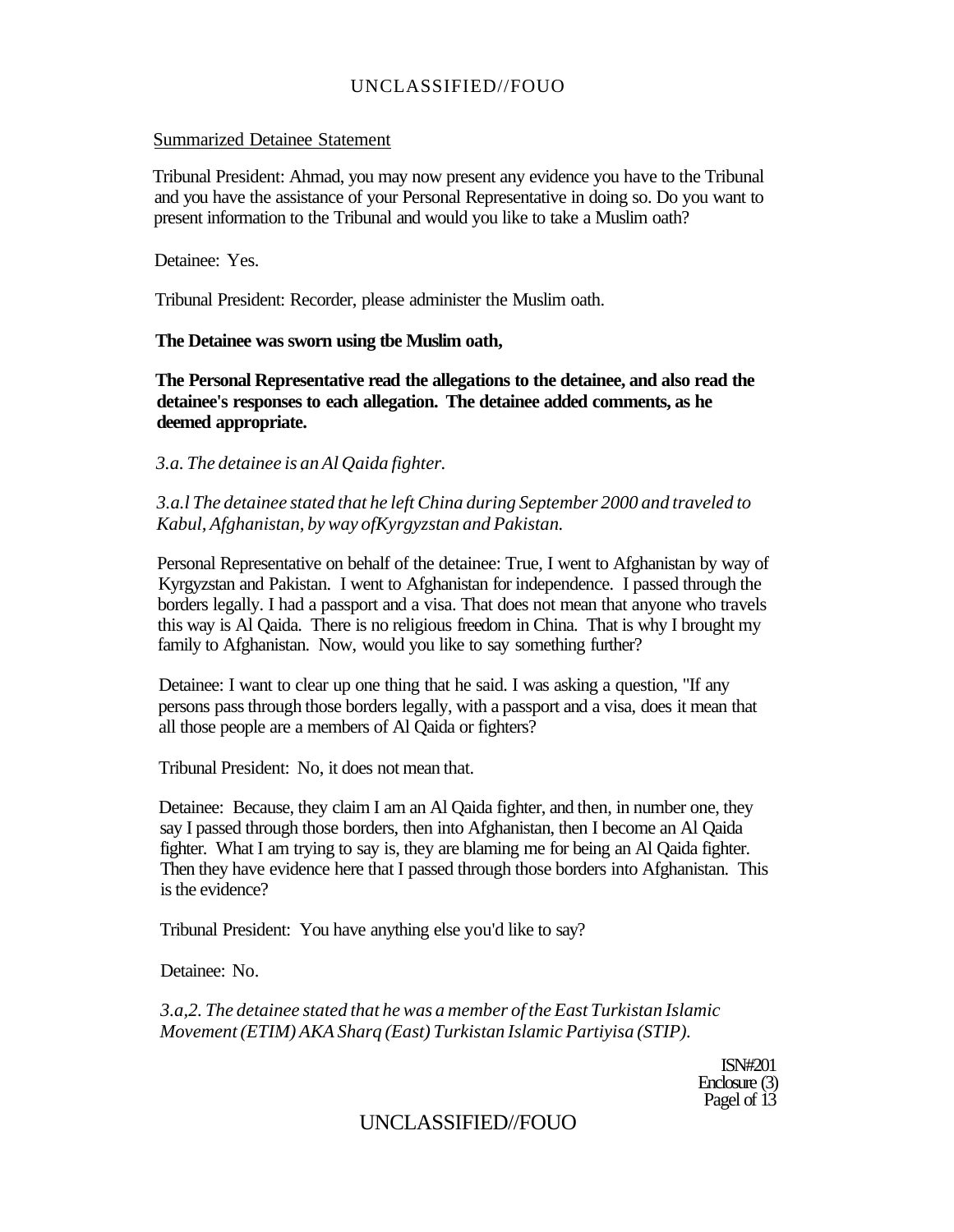Personal Representative on behalf of the detainee: I don't accept this. I never said I was a member of any of these organizations. I never talked to anyone about this. On early interrogations, I told them I was not a member of those organizations. Now, would you like to add more?

Detainee: Are you saying that you think this Turkistan Islamic Party is part of Al Qaida? Is that what you are looking for?

Tribunal President: I don't know, this information is just given to us and we are asking you to respond to these. I don't know what the assertion is.

Personal Representative: If he remembers during our meeting, I had told him that the United States had recognized the ETIM as a terrorist organization that was associated with Al Qaida. Would you like to add anymore, other than what I said?

Detainee: No.

#### *3.0.3. ETIM is an extremist Islamic organization operating in the eastern region of China.*

Personal Representative on behalf of the detainee: I am not a member; I have nothing to do with this organization. This region of the country was invaded by the Chinese. For all 30 million Uighur people, this region is called northwestern, not eastern region.

Detainee: It's the Chinese government who calls it the northwestern region.

Personal Representative on behalf of the detainee: No Uighur people are part of the Islamic movement. Uighur people are trying to get their independence from the Chinese government. We fight against the Chinese government. That does not mean I am a member of Al Qaida. We fight against the Chinese government for independence.

Detainee: Independence for my country.

Personal Representative on behalf of the detainee: If all 30 million Uighur people fight against the Chinese government, that does not make them Al Qaida.

Personal Representative: Would you like to say more?

Detainee: If the members have a question about this issue, I will answer, but I have nothing more to add.

Tribunal President: We will have an opportunity to ask you questions after we go through the Unclassified Summary. Ahmad, let me just ask you one question. Are your cuffs on too tight?

> ISN#201 Enclosure (3) Page 2 of 13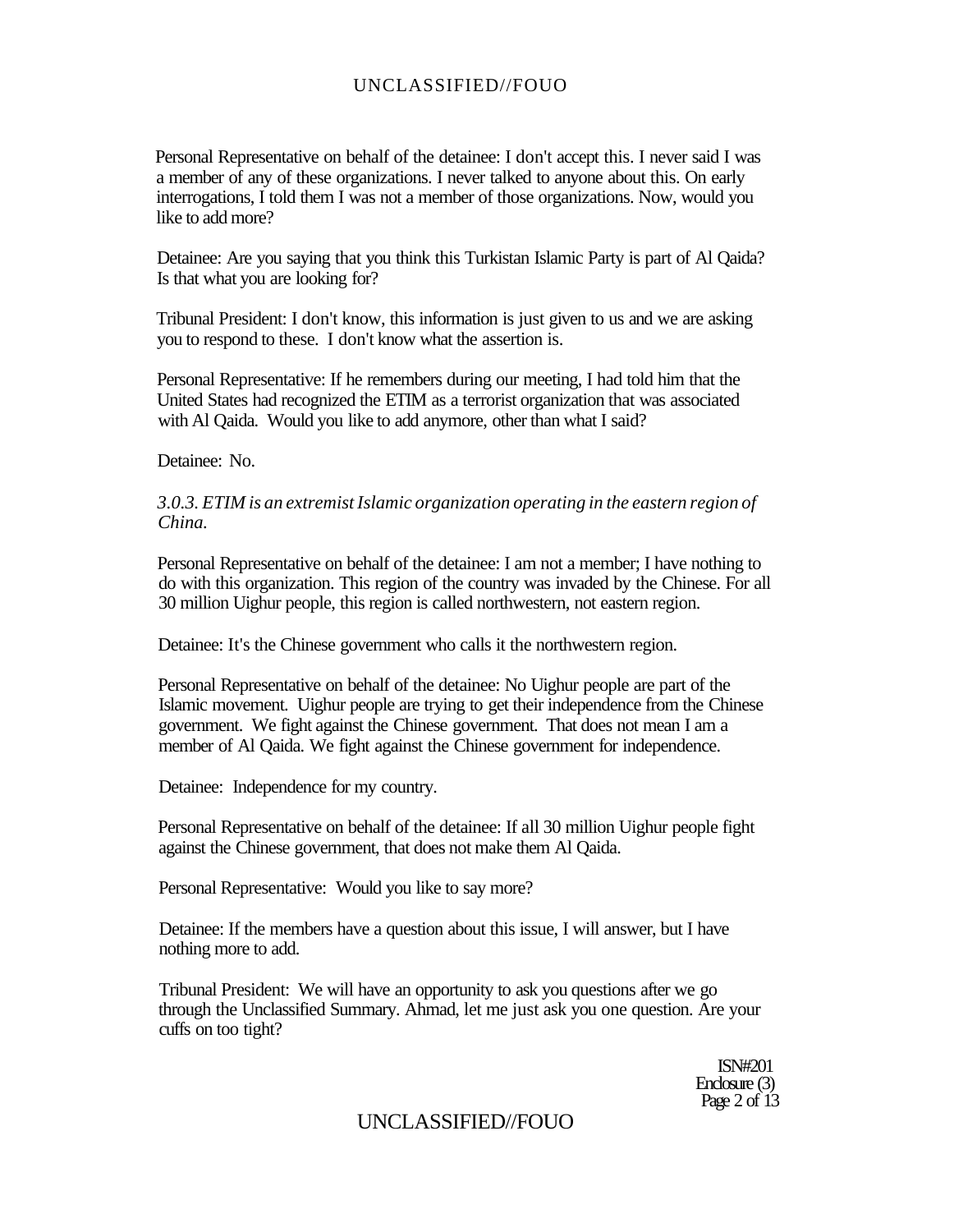Detainee: Yes.

Tribunal President: Let's take a brief recess to allow the guards to come in and loosen the cuffs on him. Personal Representative, please track where we are on the Unclassified Summary.

Personal Representative: Yes, ma'am. We just finished 3.a.3. We will be starting 3.a.4. when we reconvene.

Tribunal President: Okay.

#### **The Tribunal recessed to have the detainee's handcuffs loosened.**

**The Tribunal reopened with all persons once again present.** 

Tribunal President: Personal Representative, will you continue please?

*3.0.4. The detainee was captured near Mazir-E-Sharif, Afghanistan, by General Dostum's troops, taken to the Qalai Janghi Prison, and later turned over to U.S Forces.* 

Personal Representative on behalf of detainee: On our way to find a safe place, we had to pass through Mazir-E-Sharif. Then we were captured by General Dostum's troops. We were following lots of people in that area.

Personal Representative: Would you like to say more?

Detainee: I want to make a point. I want to say more about the whole accusation.

Personal Representative: You want us to finish all first, or would you like to say that now? You may.

Detainee: I will tell my story at the end of all these accusations.

Personal Representative: Would you like to say anything more about number four?

Detainee: My going through Mazir-E-Sharif, then being captured by General Dostum's troops; does it explain that I'm an Al Qaida member? Do you have any evidence to prove that I am an Al Qaida member?

Tribunal President: There is supporting evidence that says you are a member of Al Qaida, but this is your opportunity to tell us your story and to rebut any of the government's evidence.

> ISN#201 Enclosure (3) Page 3 of 13

### **UNCLASSIFIED//FOUO**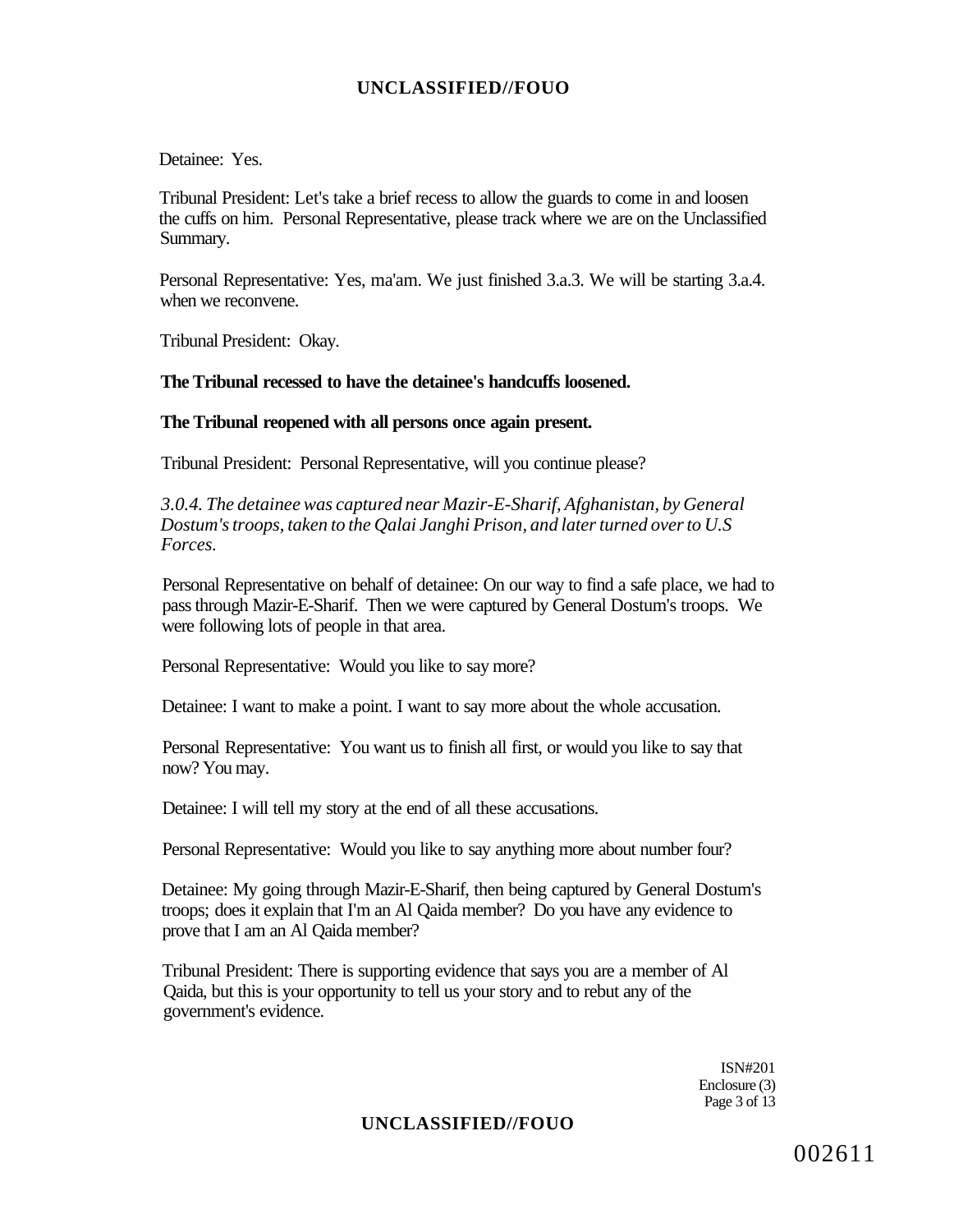Detainee: Everybody passed through on the streets and walked. Foreigners, bad people, good people, soldiers, fighters. Everybody walks through the street and I am passing through the road, then I am captured by General Dostum's troops. It does not explain that all those people are Al Qaida. It is kind of funny looking. Everybody walks in the street, everybody walks.

*3.b. The detainee participated in military operations against the United States or its coalition partners.* 

#### *3,b. 1. The detainee stated that he was trained to use an AK-47 rifle.*

Personal Representative on behalf of the detainee: True, I did tell them I was trained about 2 hours on a weapon. I am not sure if it was an AK-47. I trained to use the rifle, not to fight against coalition or U.S. forces. I trained to use the rifle for future fighting against the Chinese government. I thought the training might be useful if I had to ever fight the Chinese government. Because I was trained in the use of a rifle does not mean that I was going to use it against the coalition or the American forces. Would you like to say more?

Detainee: No.

### *3.b.2. The detainee stated that he traveled to Konduz, AF, and then on to Mazir-E-Sharif to fight against General Dostum's troops.*

Personal Representative on behalf of the detainee: I went to Konduz, Afghanistan, to find a safe place to go. I went through the Mazir-E-Sharif on the way to a safe place. I never went to go and fight against General Dostum's troops. When I was captured and traveling to safety, I had no weapon, I am not a soldier. I had a family in Kabul, Afghanistan. I was trying to get to my family because the war started. I wanted to get them to some safety in another country, were Uigher people live peacefully. Do you want to add to that, say more?

Detainee: No.

### *3.b.3. The detainee was a prisoner at the Qalai Janghi/Mazir-E-Sharif Prison during the Mazir-E-Sharif Prison Riot.*

Personal Representative on behalf of the detainee: I was taken there when captured; I did not participate in any riot. They dropped bombs and I was injured. I was not a soldier. I have nothing against the Americans. Why would I participate in the riot? All Uighurs, have one enemy, the Chinese. We have no other enemies. Now, would you like to say anything else?

Detainee: I want to remind you of one thing. Until I was captured in Afghanistan, I was captured by General Dostum's troops and then they took me to the Qalai Janghi prison,

> ISN#201 Enclosure (3) Page 4 of 13

## UNCLASSIFIED//FOUO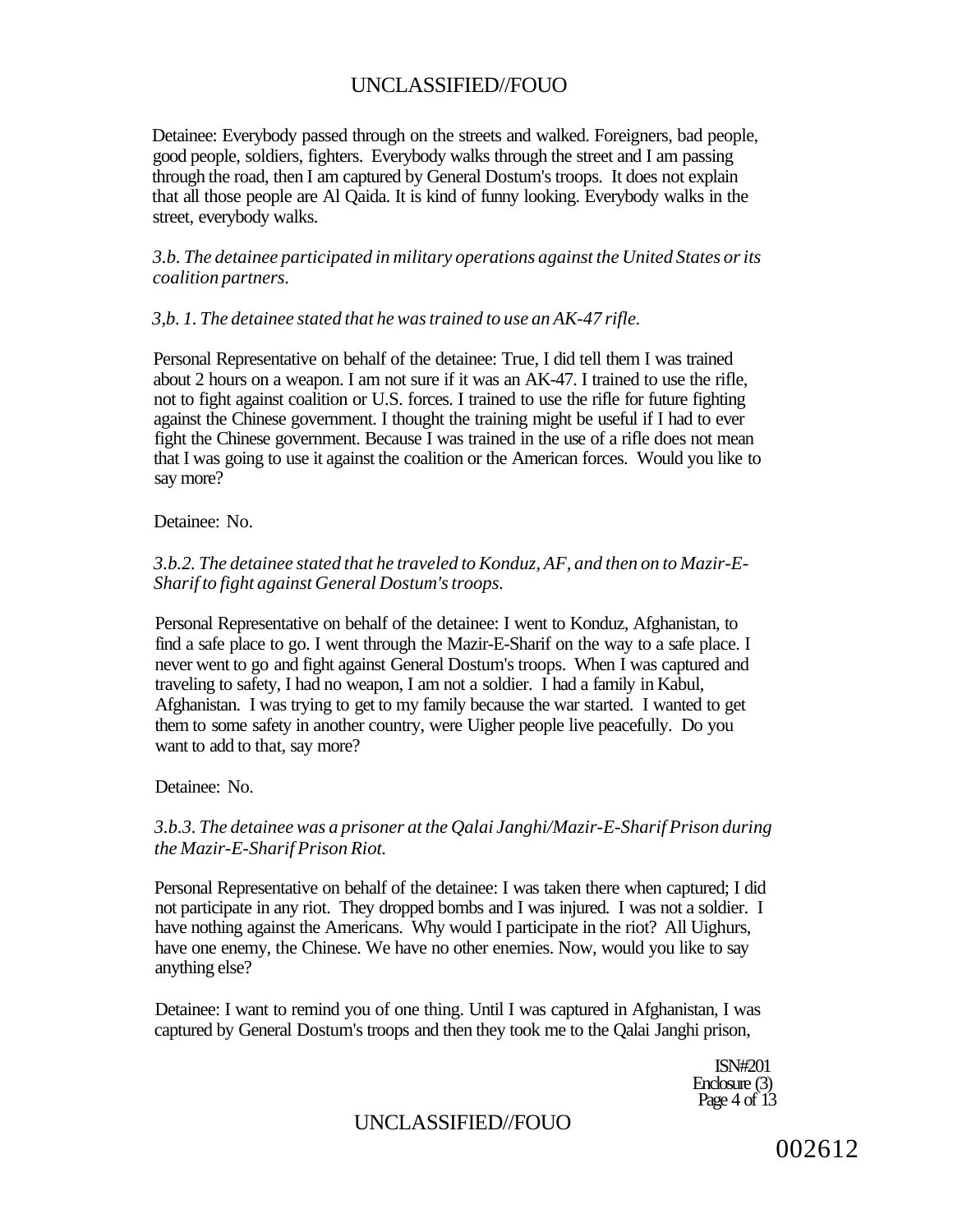then they turned me into the American prison at Kandahar. During that time, I did not see any American soldiers or any coalition forces or any other people. And then they come back for the accusations. They accused me of being an Al Qaida fighter, then they put evidence in here, but it does not relate to any Al Qaida fighter or anything like that. All these accusations don't really explain anything. If you are accusing me of being an Al Qaida fighter or something else, then prove this. Bring some evidence. But this evidence doesn't really prove that I am a member of Al Qaida or something like that. I want to ask one question, for all these accusations that are on me; do you have any real proof?

Tribunal President: There is some classified information that has evidence, but I guarantee you we will consider the unclassified information, your statement, your answers or responses to the unclassified information and the classified information before we make a decision.

Detainee: I don't know anything about the classified evidence, because I can't prove, I can't make statements for the evidence in here, accusations, but I can't make any proof. I can't bring any evidence for the classified. Then you are just going to make a decision on those classified accusations.

Tribunal President: No, again, I said we will make our decision based on your responses to the Unclassified Summary, your responses to our questions, and any other comments that you have, and we will consider the classified information. Now, Ahmad, do you have any other comments that you would like to add to the unclassified information?

Detainee pauses.

Tribunal President: Ahmad, we can ask you some questions and maybe that will assist you in coming up with some additional information you would like to provide to us.

Detainee: Okay.

Tribunal President: Personal Representative, do you have any questions for the detainee?

Personal Representative: Yes, I do. Why did you not have any witness?

Detainee: Because the person that traveled with me, who helped me to leave, the road stopped when we were captured and then the prison riot, when they dropped the bomb, he was dead. And, also because the person is dead and I have my wife in Afghanistan, Kabul, I have no information about her now, I have been here three years and I don't know where she is at, I can't call for a witness for my wife. I don't have any close person.

Personal Representative: When captured, did you have your passport and papers? What happened to them?

> 1SN#201 Enclosure (3) Page 5 of 13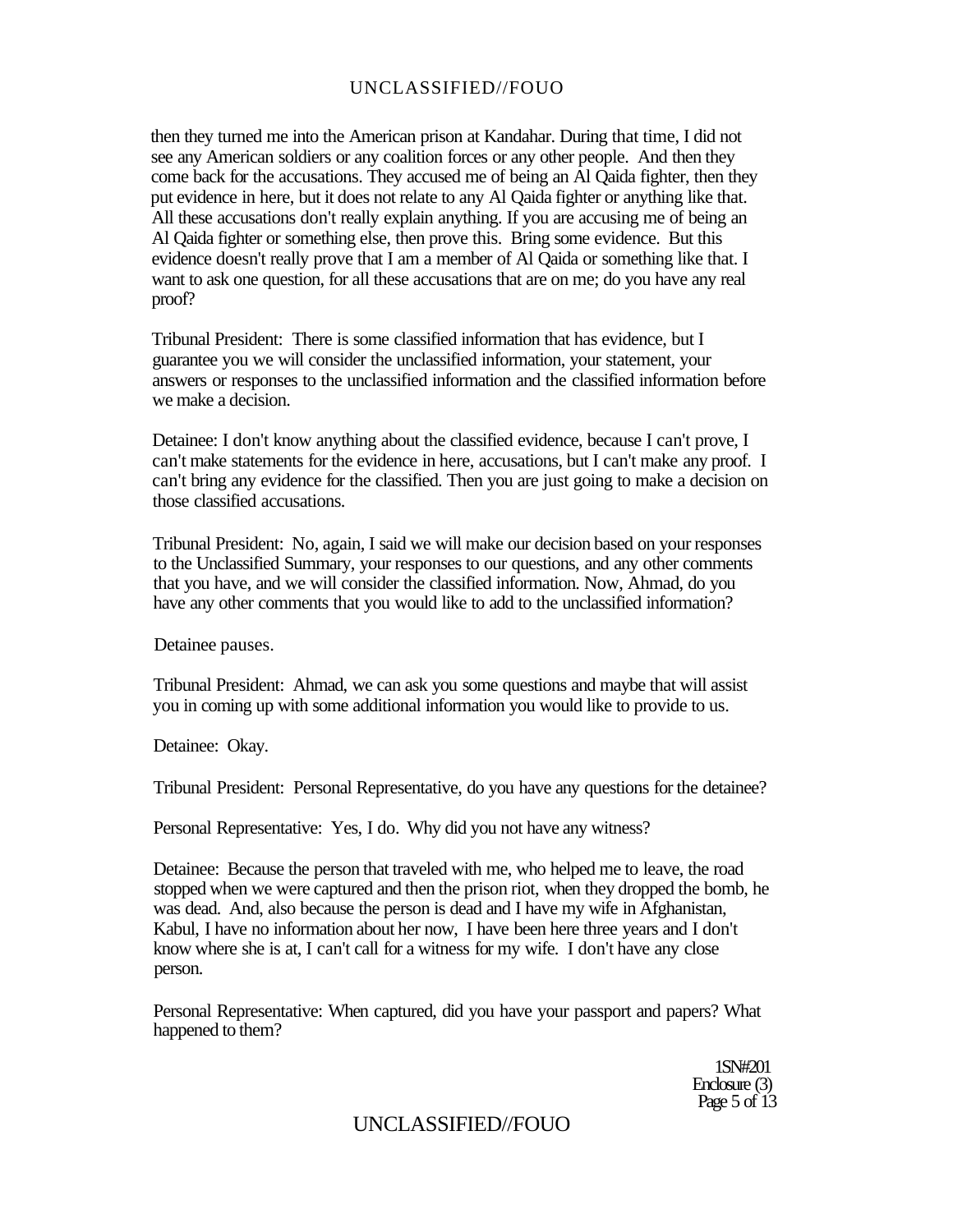Detainee: I left my passport, all the documents at home. And in Afghanistan, when you travel, you don't really need it, the passport to take with you.

Personal Representative: Thank you. I have no further questions.

Tribunal President: Do any Tribunal members have any questions for the detainee?

Member: Yes, ma'am. When you traveled to Kabul in 2000, did you take your family with you then?

Detainee: My family was not with me. I went to Afghanistan first for a while, and then my family came to Afghanistan.

Member: Okay, when did they arrive in Afghanistan?

Detainee: Approximately, after five, six months.

Member: When did you leave Kabul?

Detainee: I left Kabul before, like 15 or 20 days before I was captured by General Dostum's troops.

Member: Okay. Where were you when you heard of the attacks on the United States, in New York?

Detainee: I heard about the attacks in New York, I was in here.

Member: You said that you had a few hours of rifle training or weapons training, who gave you the training?

Detainee: I want to make a correction on this question. I never had training on how to shoot a gun, but I looked at a gun and then I learned how to split the parts and bring it back, put it back. I learned that in Kabul. Probably 1 hour and 40 minutes.

Member: Okay, but you never shot the gun?

Detainee: No.

Member: Do you remember who gave you the training?

Detainee: The person who took me to that place. That person is also dead in the prison riots.

Member: Is that person another Uighur, or was that person an Afghani or Taliban?

TSN#20l Enclosure (3) Page 6 of  $13$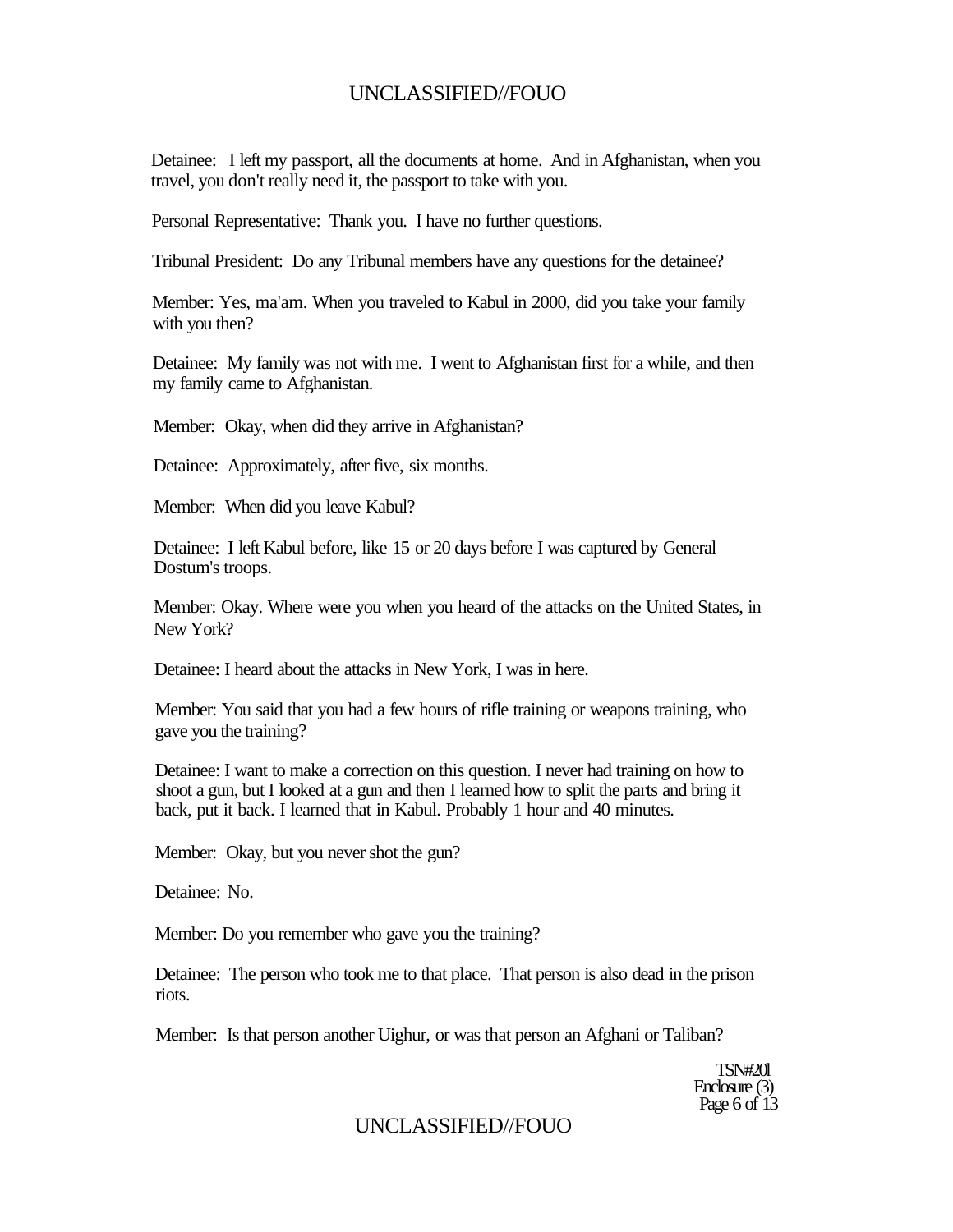Detainee: He was a Uighur,

Member: Have you ever had any other military or weapons training?

Detainee: No, I have never been in those kinds of training places.

Member: That's all I have right now, ma'am. Thank you.

Detainee: Your welcome.

Member: When you were in Konduz, when was that?

Detainee: It took two days to get to Konduz, as I said to the other gentleman right before, like fifteen to twenty days before I was captured by General Dostum's troops.

Member: When were you captured by Dostum's troops?

Detainee: Fifteen to twenty days after I left my home, because I cannot remember exactly the day or month. That's why I could not tell you the time. If you look at my file, then you would find the exact date.

Member: Had the bombing already started in Kabul?

Detainee: 1 heard about it in some parts.

Member: So, when you went up to Konduz, the bombing had already started in some parts of Kabul?

Detainee: I heard it in one or two places in Kabul, but I did know if any other places had been bombed, started or not.

Member: Okay, but you did know that the bombing had started in Kabul?

Detainee: I heard the noise.

Member: Heard noise? Why did you go to Konduz?

Detainee: I have told this during interrogations and also I will tell the one thing that has never been asked during interrogations, I would like to tell you now. First, in Afghanistan, Kabul, there started some kind of bombing. Then another person led me to go north. I told them, if there are more people staying in the Northern part of Afghanistan that are Uzbek people, they understand my language, that might be better for me to live in that area. Then that person took me to the Konduz. Secondly, earlier that person mentioned to me, that there was war going on up North. Then if you go there, you

> ISN#201 Enclosure (3) Page 7 of 13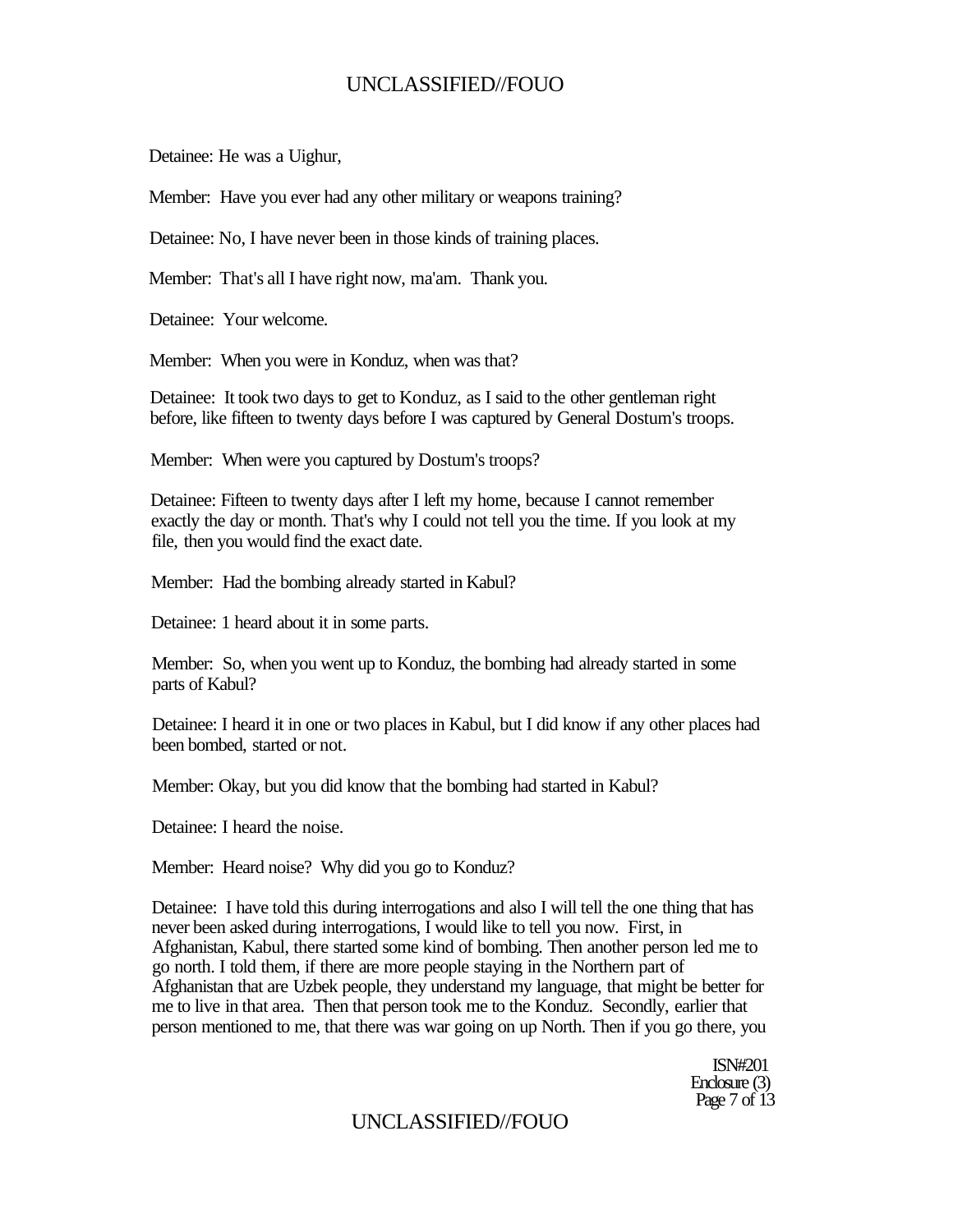can see how is it. You can have some idea, then it might help you. When he said that, I was kind of interested to go up there see what it looks like. Because they were fighting each other and there was a war going on, I had some kind of interest, if in the future war is going on, and I mean in China, then I would like to go up there to see what it looks like, because I've only seen war at the movies. Then I would have some idea. That's why I went up.

Member: So I want to make sure I understand. The first point you said is that you were looking to see if it was a safe place, maybe for your family. But the second point you said that there was a war going on and you wanted to see it. 1 don't understand.

Detainee; It is understandable because the reason (sic). First, I said I tried to find a safe place for my family to go. Up there are a lot of Uzbek people, and they can communicate with each other and we can understand the culture and all this stuff. You can get help from the Uzbek people. Secondly, they also told me they're just lighting each other. It is not a big war. Then they told me that there would be one bombing in one month and there is no bombing in another month. I just wanted to look at from a far distance. I wasn't there to go out and fight with anybody or anything like that. I had nothing to do with the fight, and I had no interest in those fights. If you think I went to that place for fighting, it does not make sense, because I would never leave my family behind, then go for fight, I would never do that

Member: But you did leave them behind, even though Kabul was being bombed.

Detainee: You are right, I did leave ray family behind. I went there because they told me Kabul city is not good for foreign people to live in this city. You cannot get along with the people. Then I was interested in going to see the Northern part of Afghanistan because there were Uzbek people we can communicate with, and we can get along. I was trying to see with my own eyes how it looks. That's the reason I went.

Member: You were taught how to assemble and disassemble the weapon. Where was that? Was that in a camp or some type or a school? What was the location?

Detainee: It was not a camp. It was not a school. The place I was staying.

Member: How many people were staying with you? Was it just your family or was it a group of Uighurs? Give me an idea.

Detainee: I was staying with my family. There were no other people besides me.

Member: If there was no one else there, how did the person instruct on the weapon?

Detainee: The person that led me up north, that's the person who came to my house in the past, one or two times. That person taught me, instructed me in my house. He came

> ISN#201 Enclosure (3) Page 8 of 13

UNCLASSIFIED//FOUO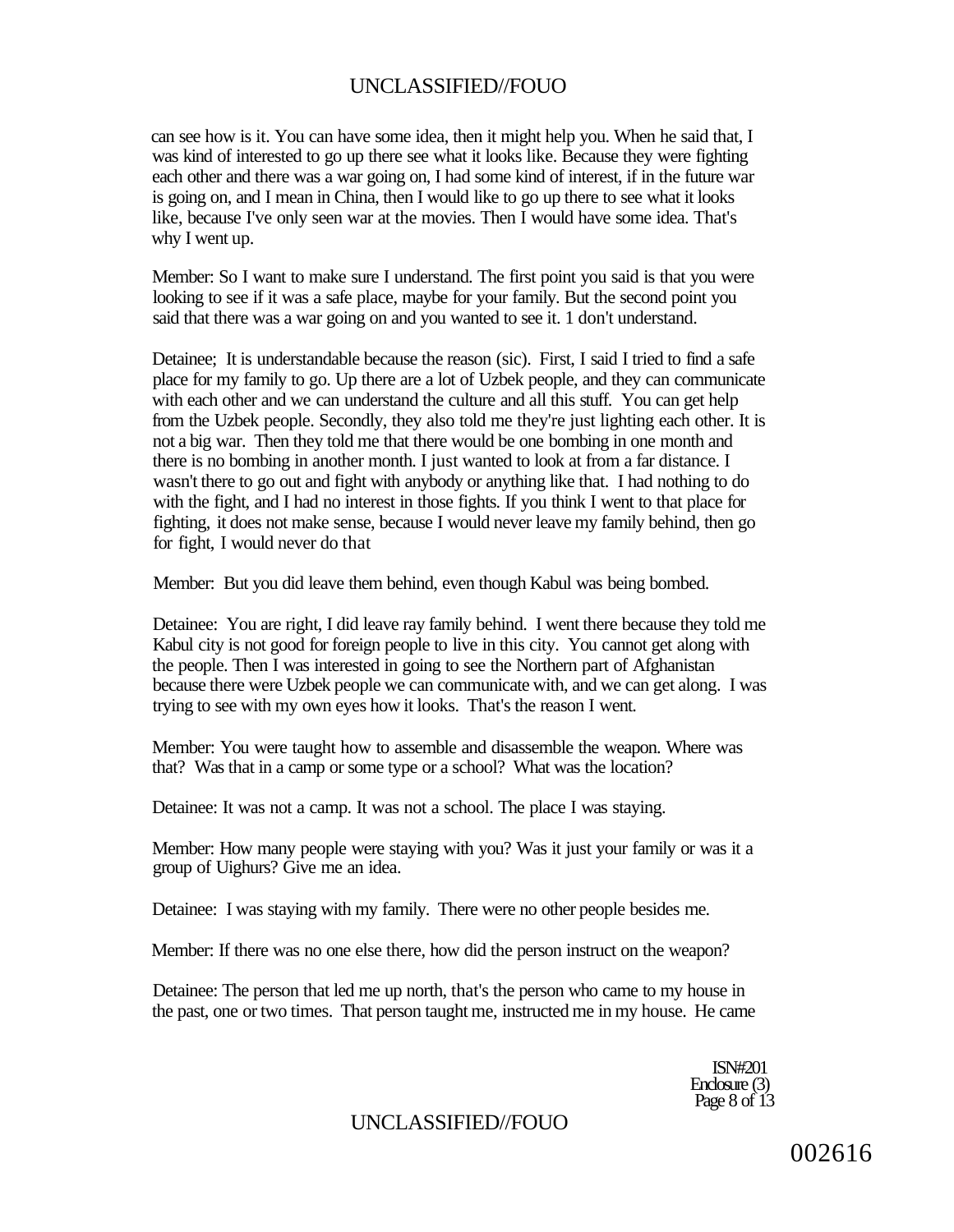to my house by car. One time he had a car and he has a rifle in his car and he showed it tome.

Member: What did you do in Afghanistan? What was your job?

Detainee: First my goal was go somewhere, where people have their freedom to live in peace. Then, after some other people give me some kind of advice or something, or give me some kind of idea, unfortunately, I ended up in Afghanistan.

Member: What was your job in Afghanistan?

Detainee: When I ended up in Afghanistan, I had someone give me the address, then I followed the address in Afghanistan. That place has some other people at that place. Then I stayed there a while, then I don't have any more money left. They asked me what I wanted to do, then I said I would like to do some kind of business. That's the reason I left my country, that is the one reason I left my country. Then they told me business is not really that good in that place right now, we need someone to type. You do a typing job for us. Then I typed for those Uighur people. A typing job.

Member: Who were those Uighur people? What was the organization or the group or the company? Who did you work for?

Detainee: There was like three or four people. They published books. Then they brought stuff and I just typed and put it in the computer. All that kind of work.

Member: I don't have any other questions. Thank you.

Tribunal President: Who was it that gave you the address for the place in Afghanistan, in Kabul?

Detainee: The person from Pakistan.

Tribunal President: Who was that person?

Detainee: There are some people in Turkistan that made me interested in going to Pakistan. Then the person in Pakistan looked at me, that's the person that gave me—I believe his name Alim Jhon.

Tribunal President: Did you know Alim Jhon?

Detainee: No, I did not know that person.

Tribunal President: So someone told you in Kyrgyzstan to meet with Alim Jhon?

ISN#201 Enclosure (3) Page 9 of 13

#### **UNCLASSIFIED//FOUO**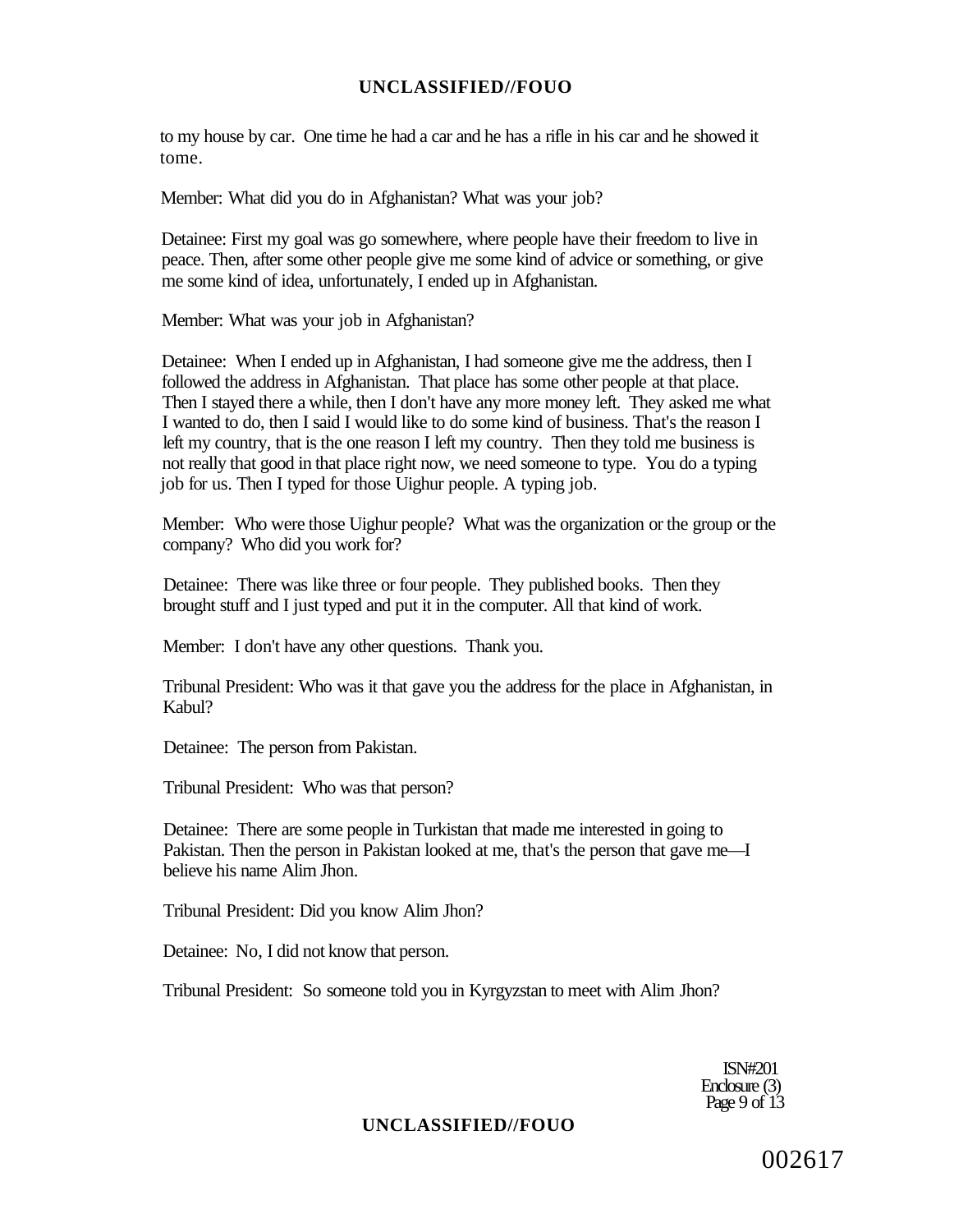Detainee: The person told me from Turkistan. I want to make sure everything is clear here. I got the phone number from Turkistan. Someone gave me a phone number in Turkistan. They told me when you come to Pakistan, call this person. That person will come and pick you up. Then I went to Pakistan and called that person and he showed up. And then I found out his name was Alim Jhon. But I have no knowledge about that person.

Tribunal President: Who is the person in Kyrgyzstan?

Detainee: When I came to Kyrgyzstan, the people look at your face and they will recognize you're a foreigner. Then the person asks me if 1 was looking for a motel or someplace to stay. And there is a person that told me the place. It is like an apartment or something, then you can stay there. He got my trust, then I followed him and I went to that place. I told those Uighurs, I explained exactly what I wanted. I wanted to do some business, I wanted to go somewhere to live in peace, and then they told me that if you go to Pakistan, it would be better. That's why I went to Pakistan.

Tribunal President: So was there someone assisting you with your travel from your country to Pakistan and then into Afghanistan?

Detainee: When I left my country nobody assisted me. When I came to Pakistan and Afghanistan, then I realized that all these people led me wrong, led me this way to Afghanistan. My first goal was I wanted to go somewhere, a place to live and do some business.

Tribunal President: How did you travel from your country to Pakistan and then to Afghanistan? By plane? By car?

Detainee: From my country to Kyrgyzstan I traveled with a car. Then from Kyrgyzstan to Pakistan I flew.

Tribunal President: And who paid for that trip?

Detainee: I spent my own money.

Tribunal President: What types of business were planning to go into when you arrived in Afghanistan?

Detainee: When I came to Afghanistan, they showed me the store and the market, because *I* came here to do some business. Then it was some kind of grocery store business, like some kind of Chinese goods or things most people usually use for their personal life, for the house or this kind of stuff.

Tribunal President: Where were you and family staying in Kabul? Was it a house? Was it an apartment? A guesthouse?

> ISN#201 Enclosure (3) Page 10 of 13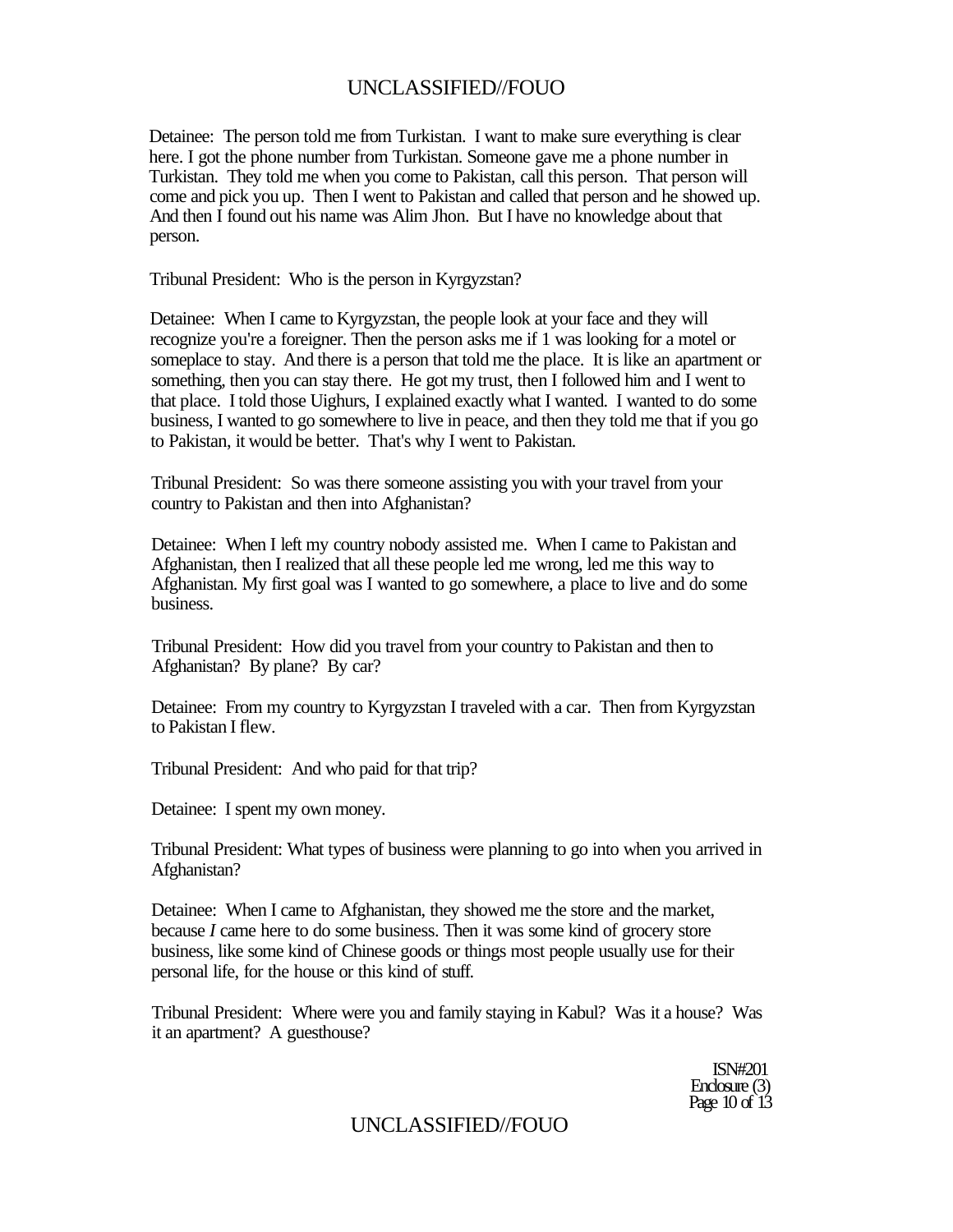Detainee: It was a big house. There was a front yard and a backyard. Then, when my family arrived, these people gave me a job typing, and then they prepared the house for my family and for me.

Tribunal President: So originally you were staying in a house or an apartment?

Detainee: There was one room that belonged to those publishing people.

Tribunal President: Earlier, you discussed that bombing had started in Kabul. Why did you not go back for your family then?

Detainee: That's why 1 was trying to get back, I wanted to get my family, and on the way I was captured.

Tribunal President: Why did you choose Kabul to live?

Detainee: Because that person gave me the address to Kabul, then I went there. Then I started working, doing the typing and I stayed with that job.

Tribunal President: So Kabul was a place that was recommended to you?

Detainee: They did not recommend anything. Theyjust gave me the address. I followed the address and I ended up in that place.

Tribunal President: Did you know anybody in Afghanistan before you moved there?

Detainee: No.

Tribunal President: You said you left your country for independence. Was it your intention to go back to your country at one point or another?

Detainee: I can't say clearly about this, because if I find a place to stay and I can do the business, then I would stay there. If it does not work for me, I might *go* back to my home country.

Tribunal President: If you were released from here, would you like to go back to your country?

Detainee: No.

Tribunal President: Why not?

Detainee: Because I left that country. There is one reason. I have been tortured by the pressure from the Chinese government. We do not have freedom, nothing. Now, a lot of

> ISN#201 Enclosure (3) Page 11 of 13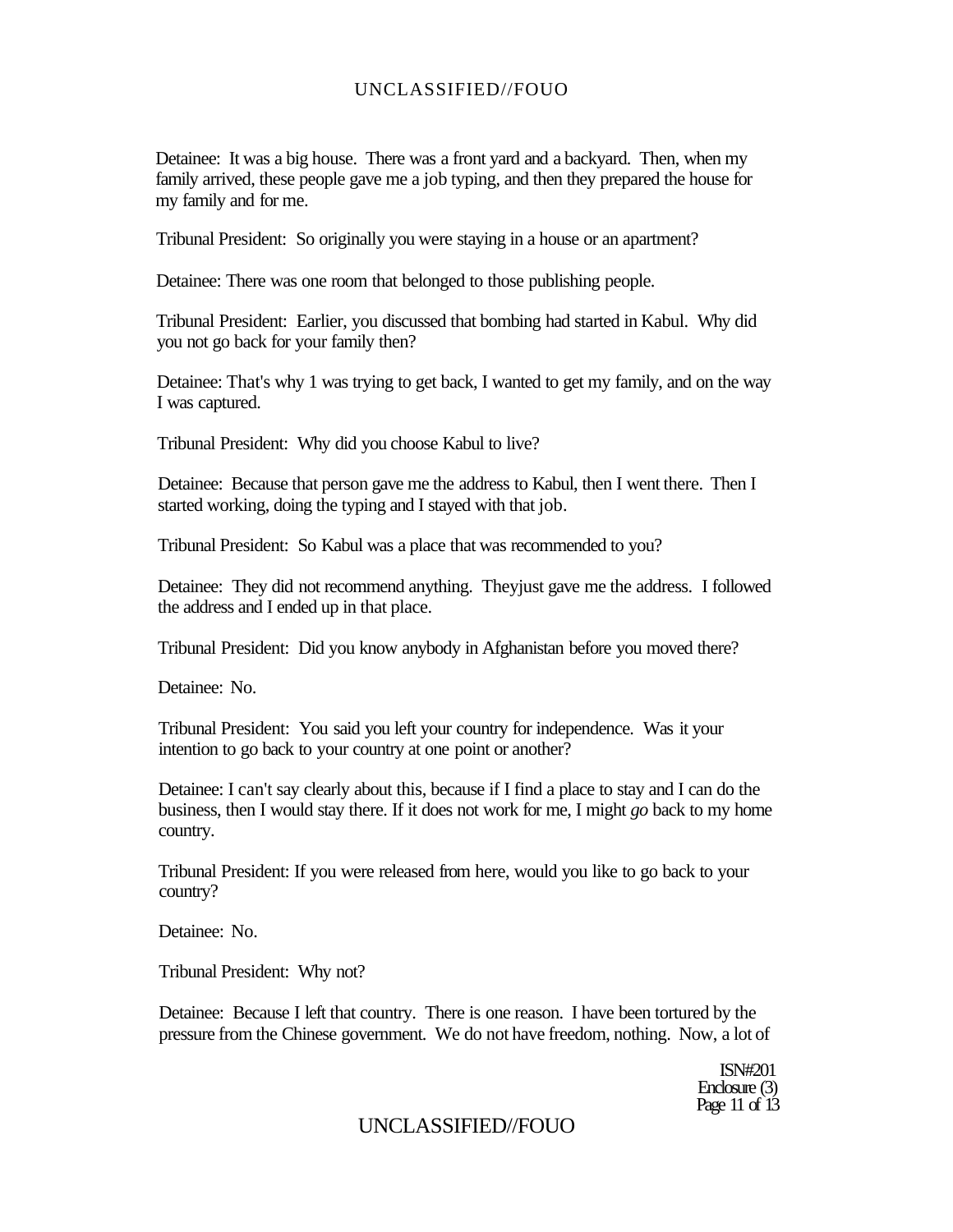pressure, a lot of bad things are happening in my home country. I have been here 2 years now. I don't know what is going on all over the world and I have no idea. Also, the Chinese delegation comes here, they also accuse me of being an Al Qaida fighter or other kinds of blame. If I go back to my home country, I'm pretty sure they will kill me. Even if they don't kill me, they will never let me go. Lots of bad things. The government is torturing a lot of people.

Tribunal President: You indicated at one point the reason you wanted to received some of the training on the AK-47, the Kalashnikov, was that you could learn to fight against your country.

Detainee: Yes, if I stayed abroad. If something happened in China against the government, then I will go back to fight against the Chinese government.

Tribunal President: I don't have any other questions. Do any of the Tribunal members have questions?

Members: No, ma'am.

Tribunal President: Personal Representative, do you have any questions or comments?

Personal Representative: I have no further questions or comments ma'am.

Recorder: No, ma'am.

Tribunal President: Ahmad, does that conclude your statement or any comments?

Detainee: I want to mention one more thing. My personal story is almost all included in here now. One more thing. The Chinese invaded our country. It's been a long time. Also, me in here, and any other Uighur people in this prison, I did not know them until I got here. AH those Uighur people against the Chinese government in order to get their independence, their country's independence, and their own freedom. If that is a crime, if they are part of the Al Qaida members, if this government punishes me with the same kind of punishment with Al Qaida or other people, then I will have no problem. I will accept this punishment. This is the reason. We wanted to live free and independently like any other nation, and that's the reason they are fighting, to try to get their/our independence and our freedom back. If those people during those kind of moments try to get back our independence and country, if those people are counted as terrorists or part of Al Qaida or against the coalition or this government, then I have nothing to say. We only have one enemy in this world and we don't have any problems with any other people. We have nothing against any other country or any other people.

Tribunal President: Does that conclude your statement Ahmad?

ISN#2Q1 Enclosure (3) Page 12 of 13

#### **UNCLASSIFIED//FOUO**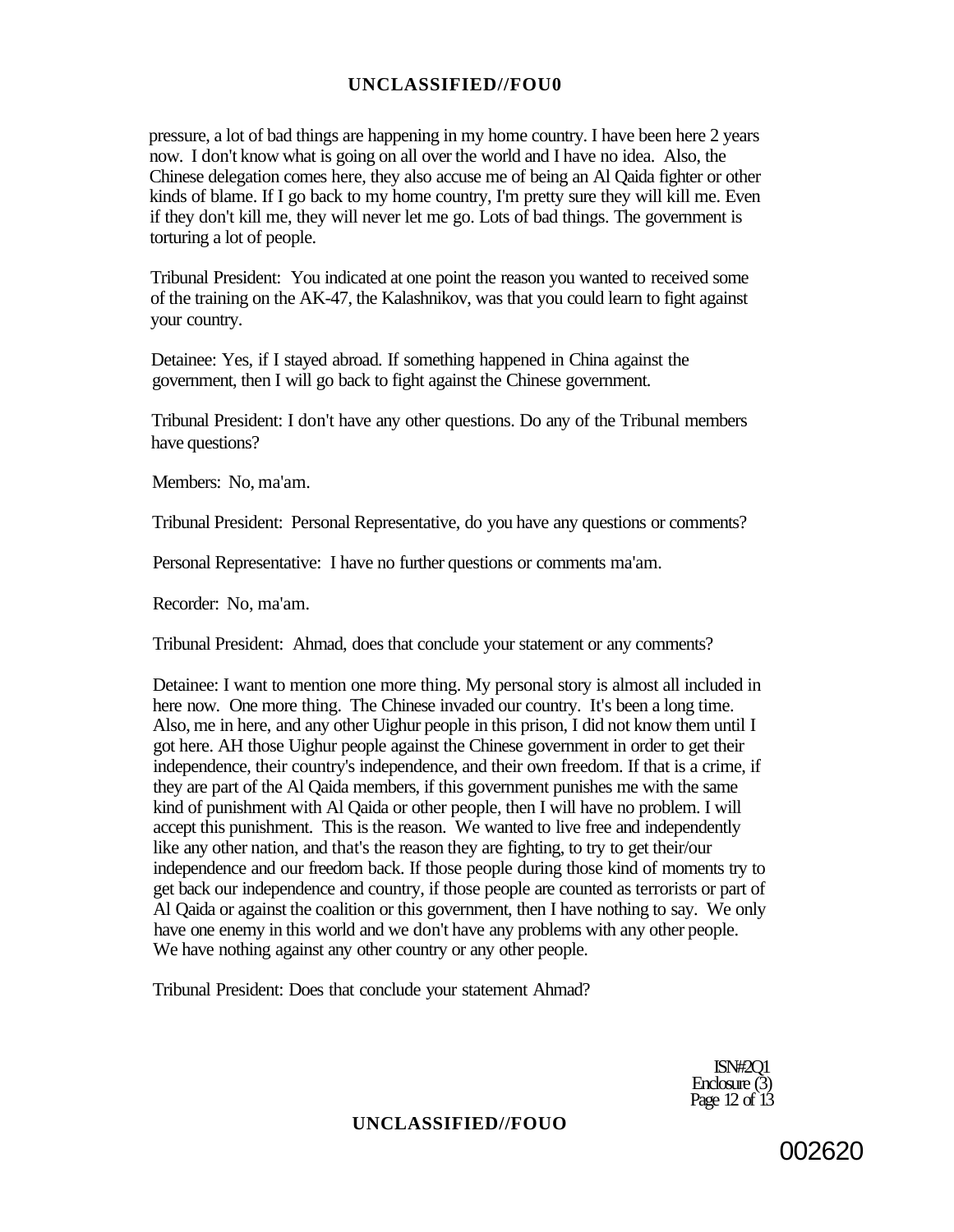Detainee: We were hoping that we would get some kind of help from the U.S. government In our country, we were still hoping that the U.S. government will help people who are suffering because of other people. But unfortunately, when we got here, then this government calls us Al Qaida or Taliban. We were kind of disappointed then, but we still hope the U.S. government will help us in the future.

Tribunal President: Continue.

Detainee: We are just disappointed in the U.S. government, but we are still hoping that the U.S. government will help because the U.S. government respects other people's rights.

Tribunal President: All unclassified evidence having been provided to the Tribunal, this concludes this Tribunal session.

### **AUTHENTICATION**

I certify the material contained in this transcript is a true and accurate summary of the testimony given during the proceedings,

Colonel, U.S. Army Tribunal President

> ISN#201 Enclosure (3) Page 13 of 13

### **UNCLASSIFIED//FOUO**

00^621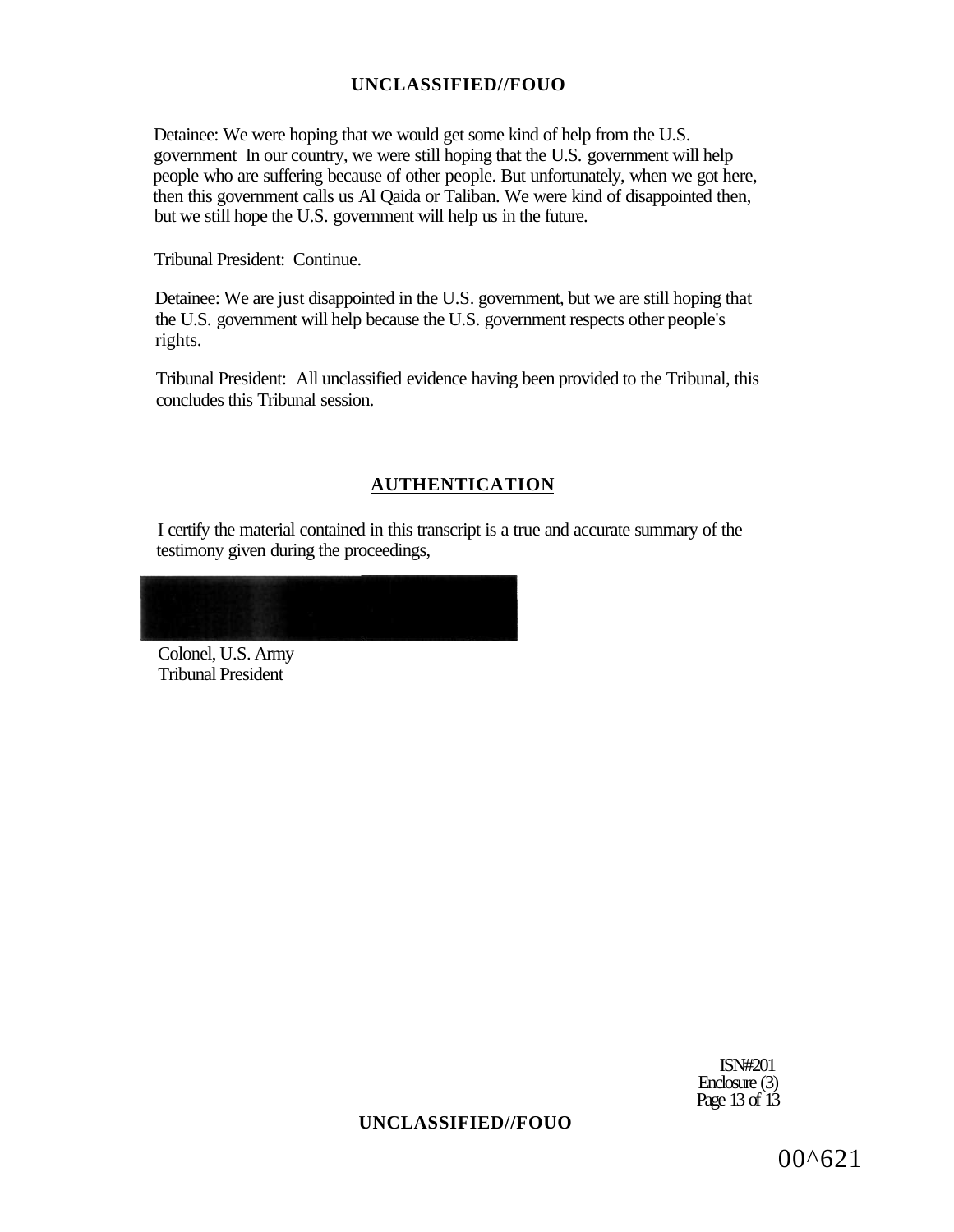*The Tribunal President explained the Tribunal process, then asked the Detainee if he understood this process. The Detainee stated the following:* 

Detainee: What are you talking about?

Tribunal President: Do you understand why we are here?

Detainee: Yes, I understand why we are here.

Tribunal President: Do you understand that you not have to provide us any statement, but you may if you wish..

Detainee: I told them in the past that I could not bring any witnesses.

Tribunal President: I understand. If at any time during this proceeding if you have any questions, you may ask us.

*The Tribunal President then requested the Detainee Election Form. It was at the time that the Detainee requested an explanation as to what the form meant.* 

Detainee: What does this mean when you are talking about the Election Form?

Tribunal President: I'll be happy to tell you. Your Personal Representative has provided us a form, that just tells us that you wish to be here and that you did not have any request for witnesses or documents. This is just administration so we have a complete record of this meeting.

*The Recorder then submits the Unclassified Evidence to the Tribunal (Exhibit R-l), which was previously translated and given to the Detainee. The Recorder then provided a brief description of the general nature of the Unclassified Evidence.* 

Detainee: I wish to find out about the last weapon described. I want to know the name of that weapon, the Zukair.

Recorder: All I know is the name of the weapon was Zukair anti-aircraft weapon, that's all I know.

Detainee: I do not know that.

Tribunal President: OK. Later in the proceedings you may be able to provide us any information you wish about all these items a little later. I would like all of this to be read into the record at once, please.

*The Recorder then submitted the remainder of Unclassified Evidence.* 

ISN #707 Enclosure (3) Page I of7

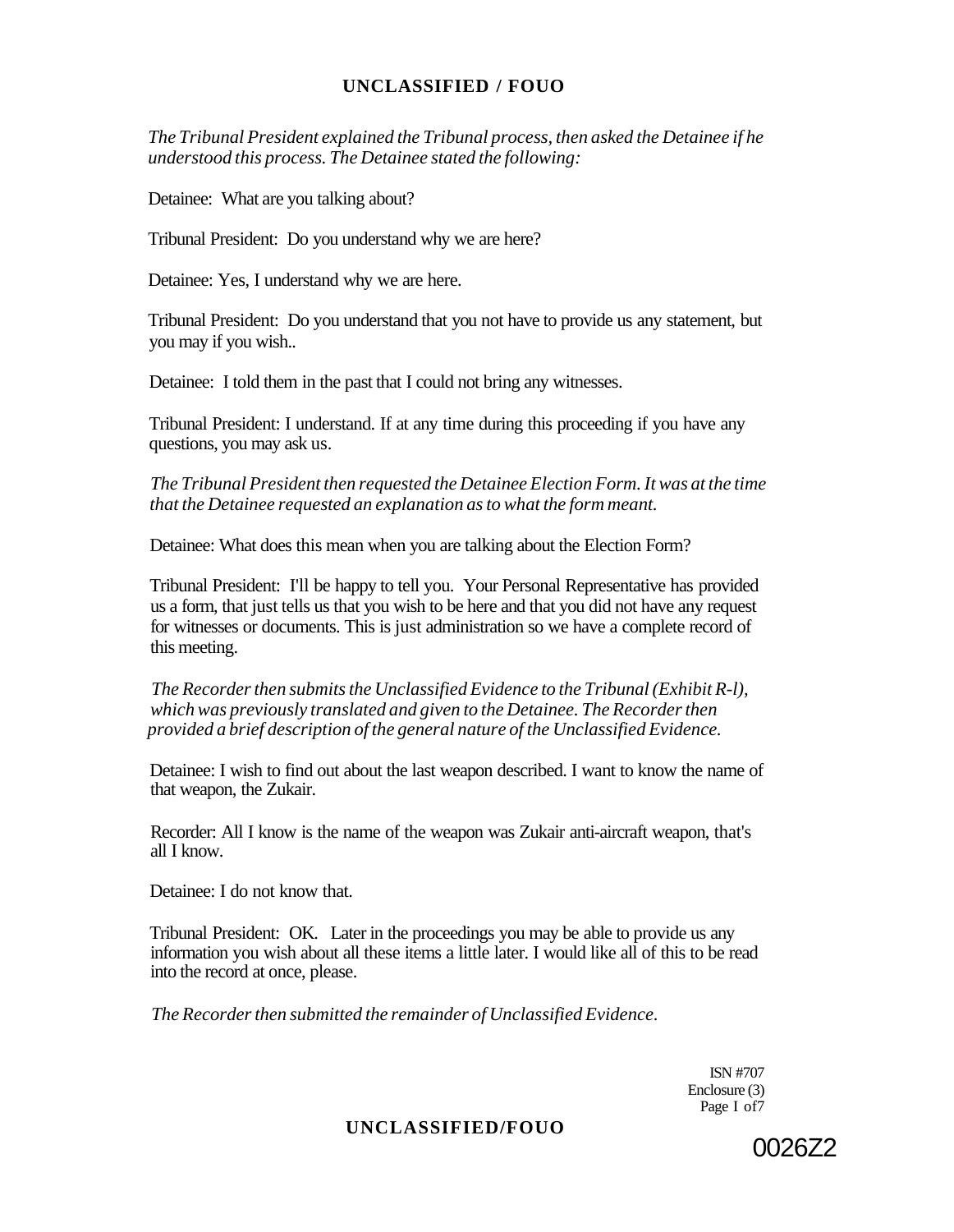*The Tribunal President then asked if the Recorder had any witnesses or further evidence. The Recorder then requested a later time to review the Classified Evidence. The Tribunal President then informed the Detainee he could submit any evidence he wished to the Tribunal* 

Detainee: Are you talking about the points you just discussed?

Tribunal President: Yes, I have a few more instructions first Your Personal Representative may assist you if you wish. Do you want to make a statement to this Tribunal about the Unclassified Evidence?

Detainee: Yes, I want to.

Tribunal President: Would you like to make your statement under oath?

Detainee: I don't wish to take the oath. My statement will be true.

Tribunal President: I understand. Thank you. You may proceed.

Detainee: The fact that we have read 13 points, I would like to read them one point at a time so I could address each point

Tribunal President: I will ask the Personal Representative to assist you in that matter, and the Translator will translate all the information.

Personal Representative: (see 3.a-l.) The Detainee was trained in mountain warfare and weapons training on the Kalishnikov, PK machine gun, 75 and 82 mm heavy artillery, SPG-9 anti-tank weapon, 82 mm mortar, Zukair anti-aircraft weapon, and the RPG launcher at Khalden Camp.

Detainee: I did have the training on all the weapons mentioned with the exception of the Zukair.

Personal Representative (3.a-2) The Detainee delivered an electronic communication machine, possibly a facsimile machine, to Usama Bin Laden at the Al Qaida camp, Jihad Wali.

Detainee: I did not see Bin Laden, nor did I meet him. As far as the facsimile, 1 wanted to buy that facsimile for myself, and they sent an Afghani with me to buy it. That fax machine was for the Afghani guy. Somebody wanted to sell that fax machine, I showed it to a guy by the name of Abu Atta. He's the only one who has experience, and we wanted to buy it from him. That was not a fax machine, it was for interrogation. Show this machine to the guy Abu Atta, and find out from him if that was a machine that could be used (for interrogation). I took the machine to Abu Atta, and I don't know about him. I went to see this man, Abu Atta, and he told me he was busy. They said I could leave

> ISN #707 Enclosure (3) Page 2 of 7

## UNCLASSIFIED / FOUO ,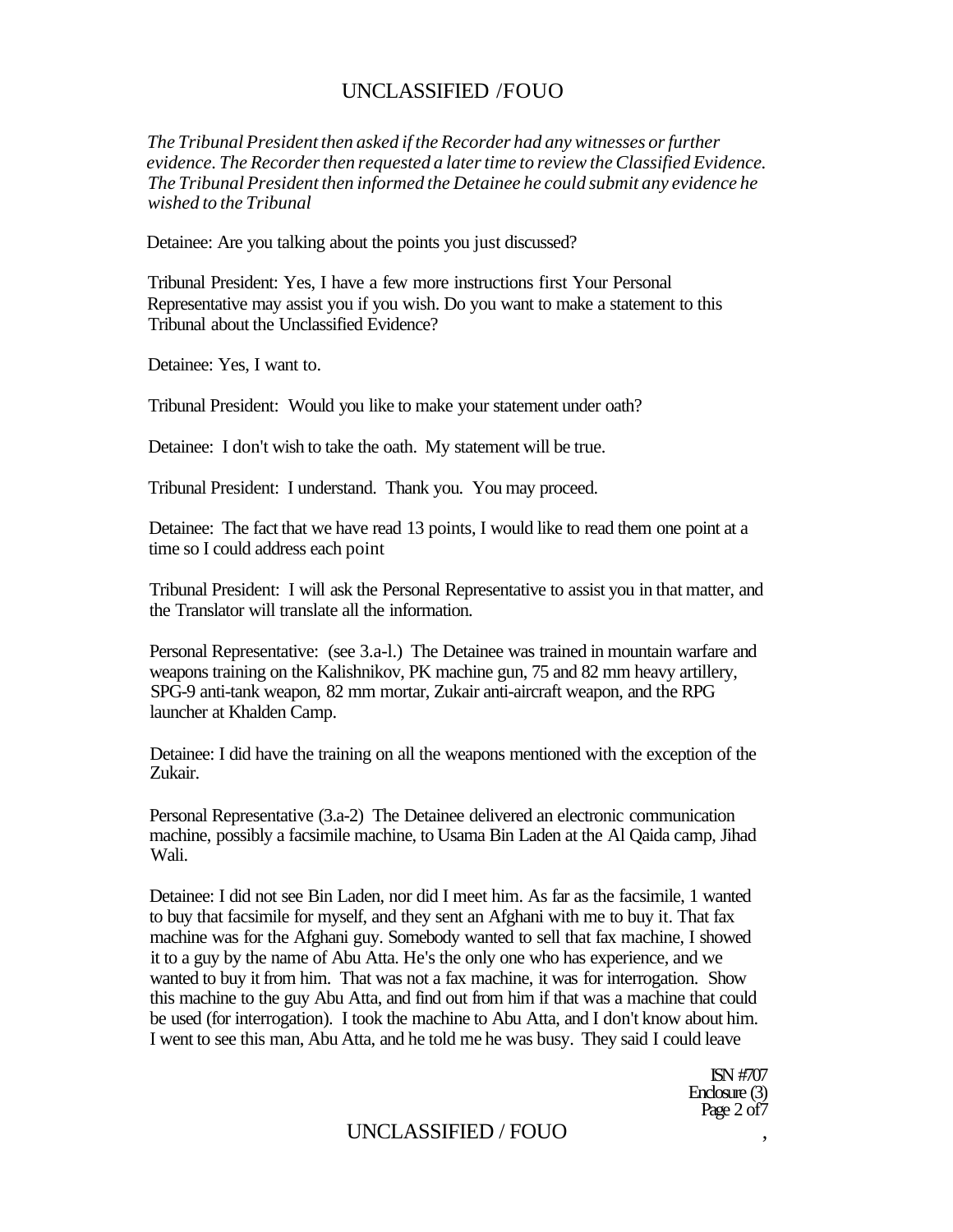the machine there and pick it up tomorrow. When I came back the following day, they told me that machine was not a working machine.

Personal Representative (3.a-3): The detainee corresponded with a senior al Qaida lieutenant concerning the potential closing of Khalden camp.

Detainee: What happened was this. The person in charge of this camp is the Sheik's son. He is in charge of this tribe. The second man in charge was Abu Zubayda. The rest of the trainers, we met there, and they told us we were going to close that camp. They have all the authority to do that, we just simply follow what they have to say.

Personal Representative (3.a-4) The detainee's escape from Afghanistan was facilitated by a senior al Qaida lieutenant.

Detainee: Which al Qaida member are you talking about?

Personal Representative: I don't have that information. I just know he's a senior al Qaida person.

Detainee: I don't have any association with al Qaida, and I don't know anything about that.

Personal Representative (3.a-5): The detainee was provided a Somali passport, because he had no travel documents.

Detainee: I don't have a Somali passport, I don't have a passport, I don't have anything.

Personal Representative (3.a-6): The detainee is associated with senior al Qaida personnel.

Detainee: As I previously told you, I have no knowledge of al Qaida, and I don't know anybody from there. But if you want to say that I'm Muslim and want to make-believe I belong to al Qaida, then that is something different.

Personal Representative (3.a-7): The detainee was captured in a safehouse run by a senior al Qaida lieutenant.

Detainee: As far as that point is concerned, I don't know anything about this house. What I know is that I know Abu Zubayda was the person in charge of that safehouse. He is the person that told me go to that place until he made the traveling arrangements. That's all I have to say regarding that point.

Personal Representative (3.b): The detainee supported hostilities in aid of enemy armed forces.

> ISN #707 Enclosure (3) Page 3 of 7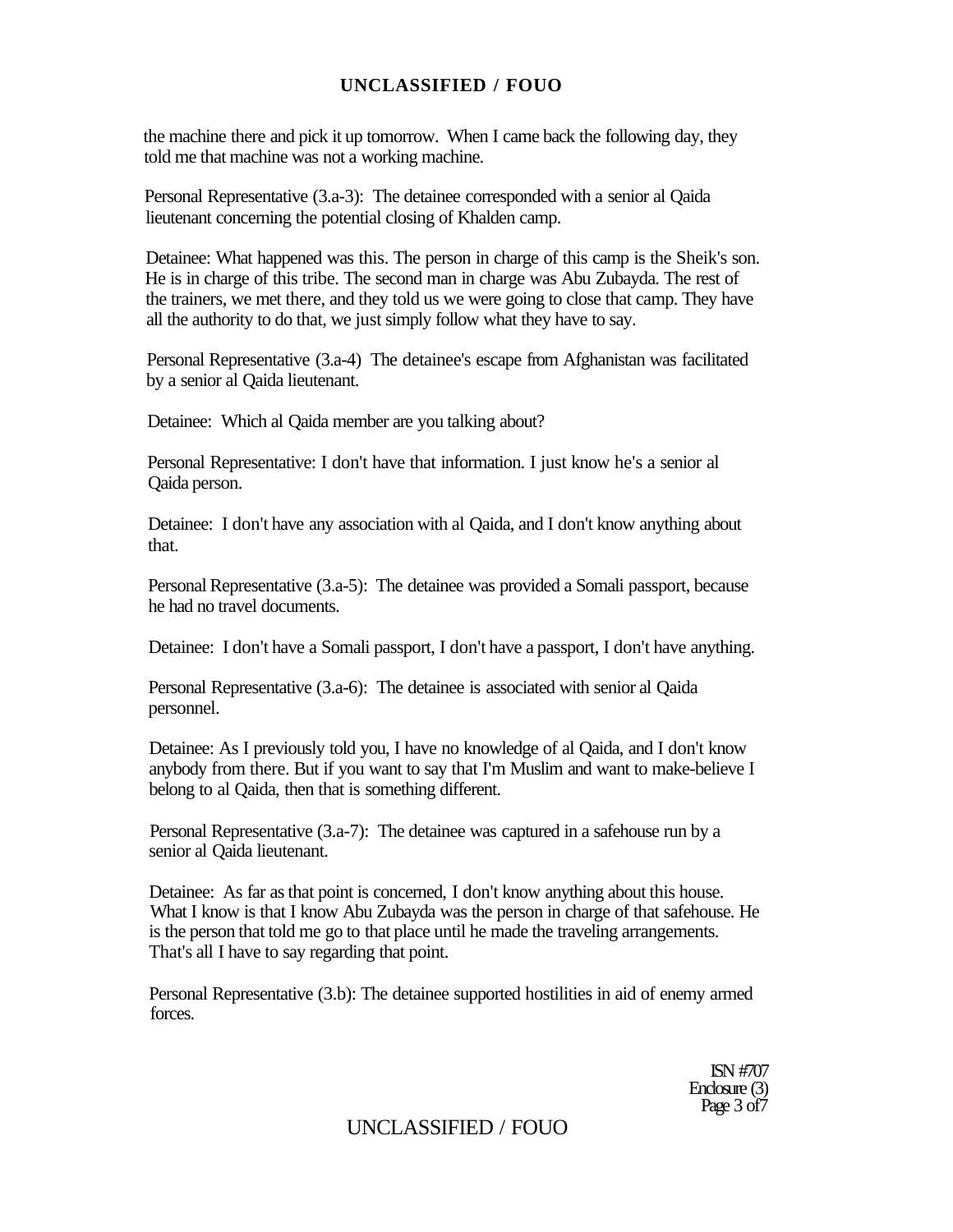Detainee: Where?

Tribunal President: I would suggest that the Personal Representative read the next point, which is more specific.

Personal Representative  $(3.b-1)$ : The detainee was the "70<sup>th</sup> Taliban Commander."

Detainee: Again, I don't know anything about Taliban. I never carried arms with them. I don't know nothing about Taliban. I am not even convinced of the Taliban, so how do you associate me with the Taliban?

Personal Representative<sup> $\land$ </sup> .b-2): The detainee was involved with the Khalden camp in order to train individuals who wished to prepare to fight with the Taliban.

Detainee: The Khalden camp is a place to get training. It has nothing to do with al Qaida. People come over to that camp, train for about a month to a month and a half, then they go back to their hometown. When the person gets the training and leaves the Khalden camp, he leaves the camp for their country, and he changes his mind about the whole thing. God gives them responsibility to fight, we cannot just prevent them from doing that.

Personal Representative (3.b-3): The detainee worked as a weapons instructor on the use of the AK-47, PK and RPG at the Khalden camp.

Detainee: All I trained on was the Kalishnikov, the light weapons. I trained for a period of three months only. That three months training depends on who attended the camp. Sometimes they come, sometimes they don't. That's all I did.

Tribunal President: I'd like to clarify that point that implied he was a teacher to others of these weapons.

Detainee: As I told you, yes I did train the people. For a period of three months., .sometimes they come, sometimes they don't. I'd like to clear something for you. I'm not the only trainer there, there were other trainers as well. Not everybody that comes to the camp is trained by me.

Personal Representative (3.b-4): The Detainee provided logistics support at the Khalden training camp.

Detainee: I wish some clarification on b-4.

Tribunal President: What did you not understand?

Detainee: How is it that I provided logistics to the other people? Who are the other people, who are you referring to?

> JSN#707 Enclosure (3) Page 4 of?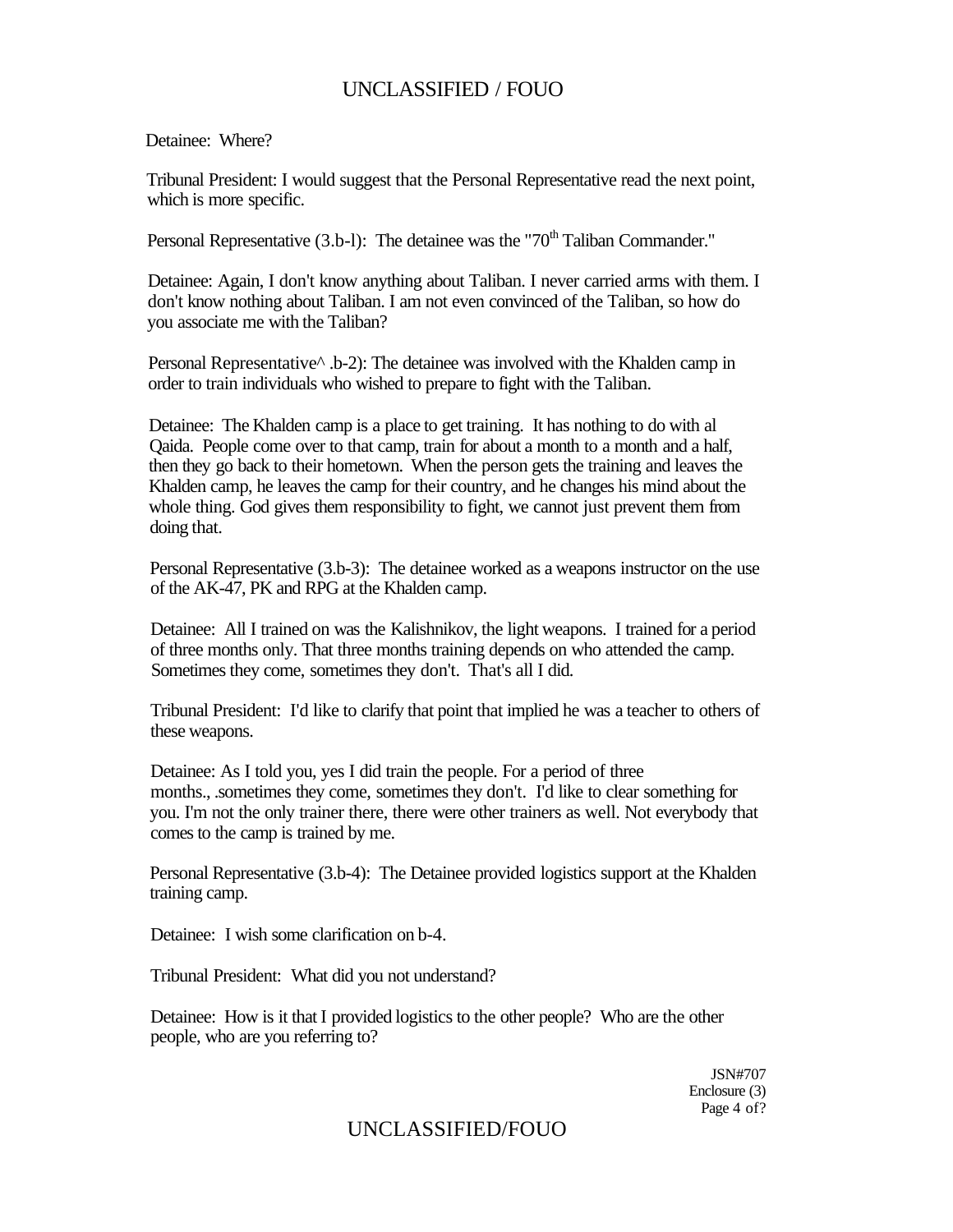Tribunal President: Generic or general logistic support to the whole camp. This could mean providing food, providing shelter, providing weapons, clothes. Logistics is a term that is very general.

Detainee: I want to tell you something.

Tribunal President: Please.

Detainee: I used to bring the rice, and all the required food, vegetables. That's all I was doing. Sugar and other things, I would get for cost, take it to the camp or somewhere else.

Personal Representative (3.b-5): The detainee was frequently left in charge of the Khalden camp, because he was judged to be good with the people and could handle all aspects of the camp.

Detainee: As far as the camp, I did not manage it until the son of the sheik, and others with more seniority than me, who were there before me, before the Jihad. These people running that house, they ran it for a period of 5 months in his absence. And that five months could be divided among three different people that were there. That is the period of time that I spent in that house.

Personal Representative (3.b-6): The detainee stated he was in charge of the Khalden camp when the director was absent.

Detainee: I have just addressed that. Whenever the manager, was not managing it, he could select someone to manage it.

Tribunal President: Muhammed, does this conclude your statement?

Detainee: Yes.

*The Tribunal President then asked the Recorder, Personal Representative and Tribunal Members if they had any further questions. One Tribunal Member then asked the following:* 

Board Member: Just had one clarifying question. At one point you said you don't know anything about the Taliban, and you're not even convinced of the Taliban. What do you mean by that?

Detainee: I am not convinced with their cause or with the Taliban.

Board Member: You're not convinced they even exist, or what?

ISN #707 Enclosure (3) Page 5 of7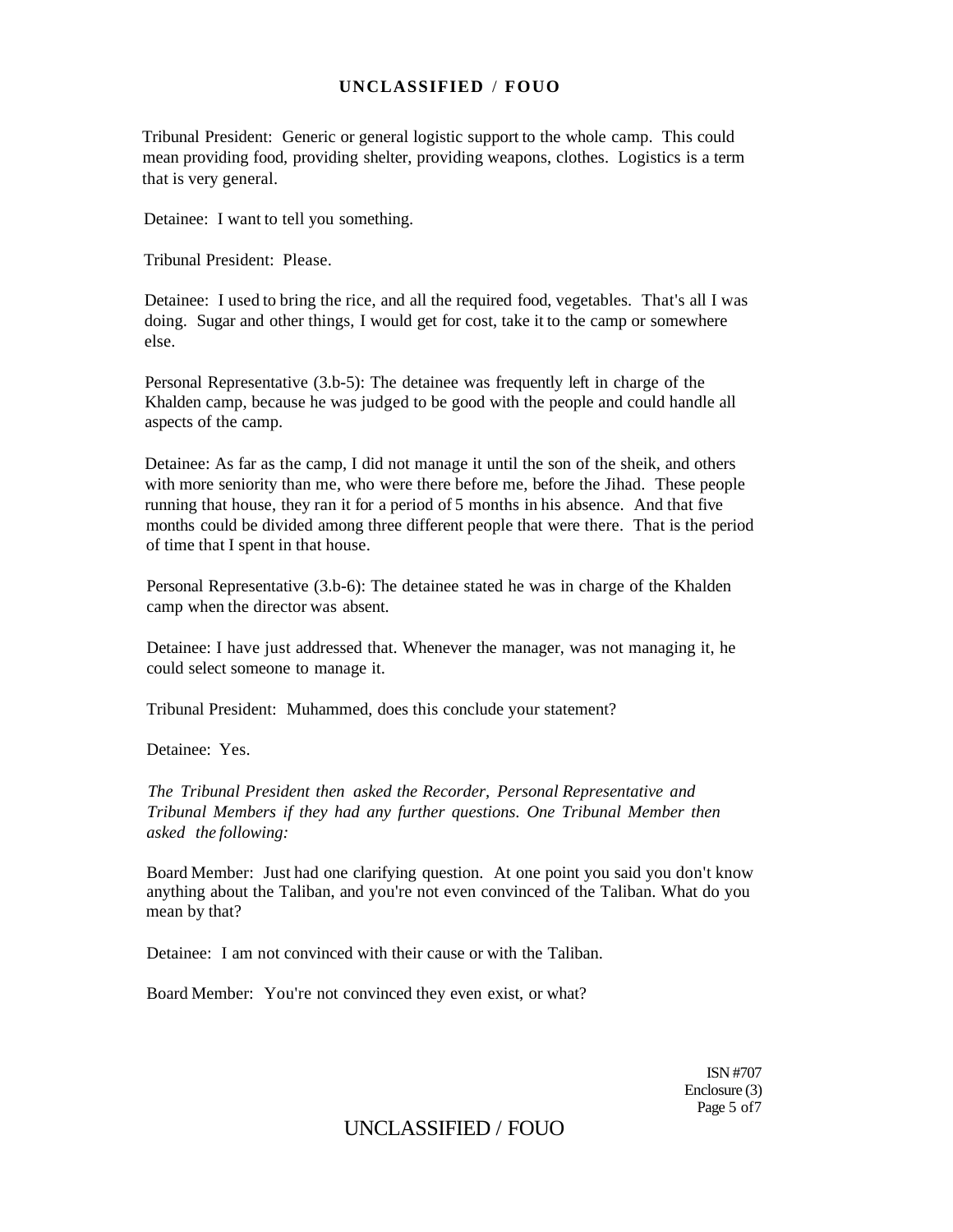Detainee: Everything that you want to do in life, you want to be convinced of what you're doing. When it comes to the Taliban, even scientists go against each other. Everybody sees it a different way. I am not convinced of the fighting, all I just came over there for was preparation, that's it.

Board Member: Was Abu Zubayda your boss, or just your friend?

Detainee: I don't know Abu Zubayda until the last times I was in that house. I know somebody was running this, but I don't know whether it was Abu Zubayda or anybody else. All I know is he is the son of the sheik or the head of that tribe.

Board Member: Abu Zubayda is the head or son of the sheik?

Detainee: No, the son of that sheik is somebody different.

Board Member: Thanks. That's all the questions I have.

Tribunal President: I have a question. Did you ever get a Somali passport?

Detainee: I don't have one.

Tribunal President: Did you ever have one while you were in Afghanistan?

Detainee: I didn't even have one before. I had a Sudanese passport. I don't have any other documentation.

Tribunal President: OK. I'd like you to clarify the purpose of the Khalden camp; and I understand it's a training camp for military equipment. I would like to know what organization founded, paid for and advertised the camp. Why is it there?

Detainee: As I told you before, this camp I don't know anything about it. AH I know it is run by big man, the sheik. And in his own way, he gets support from different people. He can contact the people that get trained there, and tell them that the camp is running into certain circumstances, that they need some money or some kind of support. Whoever has money and can help, please provide us with that money.

Tribunal President: Why did you go to the camp and become a teacher?

Detainee: I did not go over there to train; I went there to get training myself.

Tribunal President: OK. For what reason, why did you go get trained?

Detainee: It is my duty as a Muslim to learn.

Tribunal President: OK, thank you. I understand.

ISN #707 Enclosure (3) Page 6 of7

## UNCLASSIFIED / FOUO

0026^7